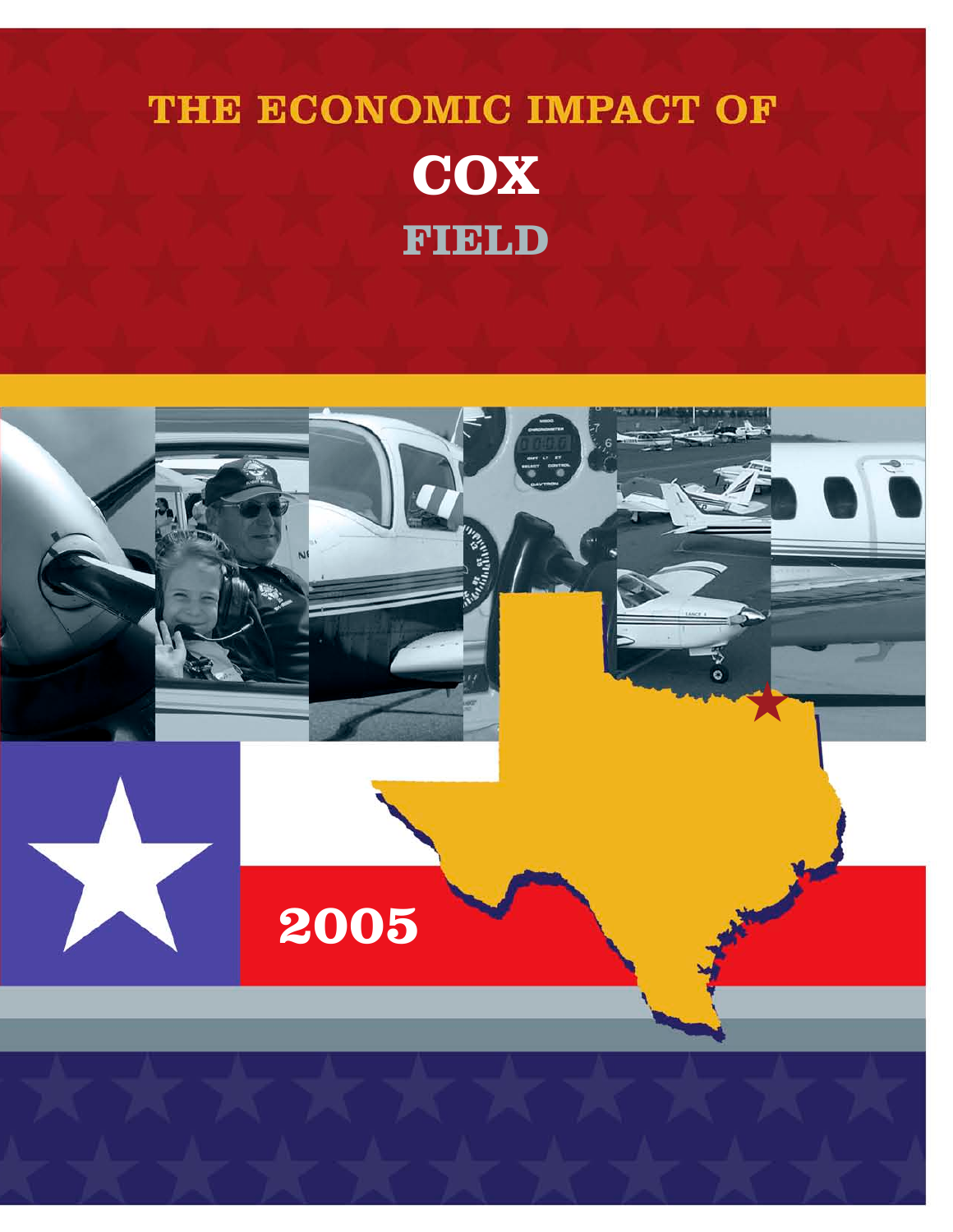

## **General Aviation - Outstanding Benefits for TEXAS**

The Texas system of nearly 300 airports not only provides the State with a safe and efficient mode of transportation, it is also an important stimulus for economic growth and development. By providing aviation-related services, the system supports tens of thousands of jobs and produces billions of dollars in economic activity. The State's largest employers, and many smaller businesses, rely on aviation to rapidly transport personnel, equipment, and supplies. Texas airports serve as the base of operation for a diverse group of businesses, including airlines, air cargo companies, fixed base operators, flight schools, government entities, agricultural applicators, restaurants and others. Additionally, the vast tourism industry is supported by both commercial service and general aviation. The millions of visitors that flock to Texas each year support a variety of tourist-related business activities, such as lodging, dining, retail, and entertainment.

To better understand the relationship between Texas' system of airports that support general aviation and the statewide economy, the Texas Department of Transportation, Aviation Division, periodically assesses the economic impact of aviation using a method that has been approved by the Federal Aviation Administration (FAA) and applied to airport systems throughout the United States. Funding support for this study was provided by the FAA.

Each Texas System airport's total economic impact was quantified in terms of employment, payroll, and output. Through a comprehensive survey process, the direct economic benefits related to on-airport business tenants and the indirect benefits associated with visitor-related expenditures were determined for each system airport. The multiplier effect of these benefits was then calculated to ascertain the total airport-related impacts. For example, when an airport employee purchases local goods and services, the spending and re-spending spurs additional economic activity in the region. The total economic impact is the sum of all direct, indirect, and multiplier impacts.

#### **General Aviation Activity in Texas Creates:**

| <b>Total Employment</b>        | 62,000 jobs   |
|--------------------------------|---------------|
| <b>Total Payroll</b>           | \$2.5 billion |
| <b>Total Economic Activity</b> | \$8.7 billion |

When all 2005 impacts at Texas airports are summed, nearly 62,000 jobs can be traced to general aviation. These employees receive more than \$2.5 billion in payroll and benefits. In total, more than \$8.7 billion in economic activity can be attributed to general aviation activity in the State. This represents a 50 percent increase since the last benchmark in 2001. In addition to economic benefits, the system of airports provides numerous critical services to enhance the quality of life, health, safety, and welfare of Texas citizens. Examples include business development, enhancing agricultural production, medical transport and evacuation, access to remote areas, law enforcement, fire protection, wildlife management, and recreation.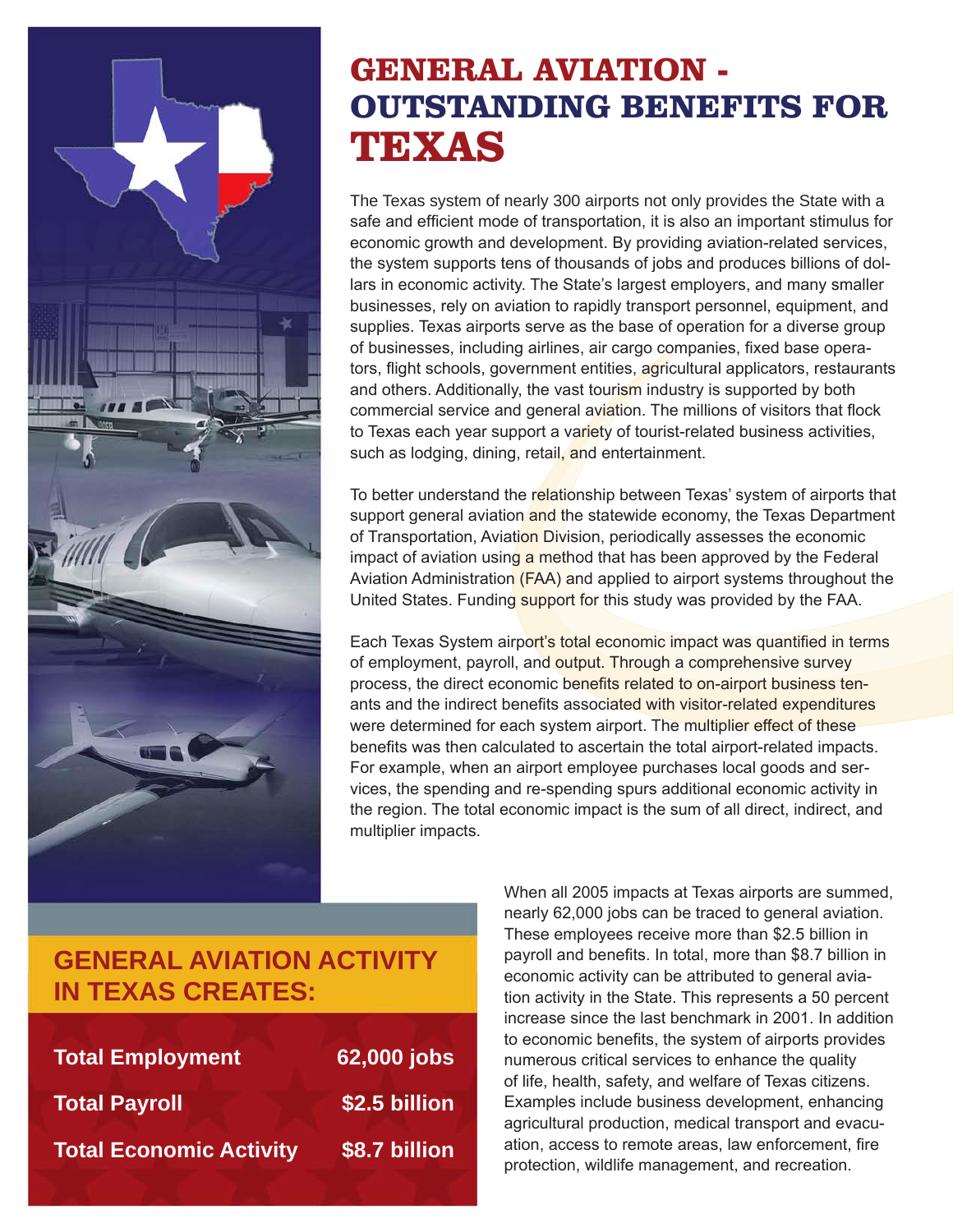### **Cox Field**

Cox Field, owned and operated by the City of Paris, is a public-use general aviation airport located in Lamar County, Texas. The airport, which is situated approximately six miles east of Paris, occupies 1,537 acres of land. The airport operates three runways and one helipad: Runway 17/35 is an asphalt runway measuring 6,002 feet in length and 150 feet in width; Runways 14/32 and 03/21 are concrete runways, both measuring 4,624 feet in length and 150 feet in width; and Helipad H1 measures 40 feet in length and 40 feet in width.

The direct output attributable to the airport is estimated to be approximately \$2.1 million. Additionally, more than 1,220 general aviation visitors arrive at the airport each year, supporting \$101,000 in payroll and \$161,000 in direct economic output.

When combined, the general aviation tenants and visitors at the airport are responsible for \$4.2 million in total economic output, 27 jobs, and \$977,000 in payroll.

Some of the aviation-related activities that take place at Cox Field on a regular basis include flight training and education, corporate use, agricultural operations, and recreational flying. Additionally, the airport provides several community-based services and programs to enhance the health, safety, welfare, and quality of life of area citizens, such as medical flights, police and fire support, and hosting several airport tours for local schools each year. Cox Field also serves as a gateway for visitors who use the facility to access local recreational opportunities, including hunting, fishing, and golf.



## **Impact Types**

**First-Round Impacts** include both direct and indirect impacts. Direct impacts are those benefits associated with on-airport business and government spending that support general aviation. Indirect impacts generally take place off-airport and are usually attributable to the spending of visitors who arrive in a community via general aviation aircraft.

**Secondary Impacts** primarily consist of induced impacts, which are those benefits (dollars and employment) that result from the re-circulation of direct and indirect impacts within the economy. This re-circulation is commonly referred to as the "multiplier effect".

**Total Impacts** are the combination of all first-round and secondary impacts.

## **Impact measures**

**Employment** measures the number of full-time equivalent jobs related to general aviation activity.

**Payroll** measures the total annual wages and benefits paid to all workers whose salaries are directly or indirectly attributable to general aviation activity.

**Economic Activity (Output)**

measures the value of all goods and services related to general aviation in Texas. The output of general aviation businesses is typically assumed to be the sum of annual gross sales and average annual capital expenditures.